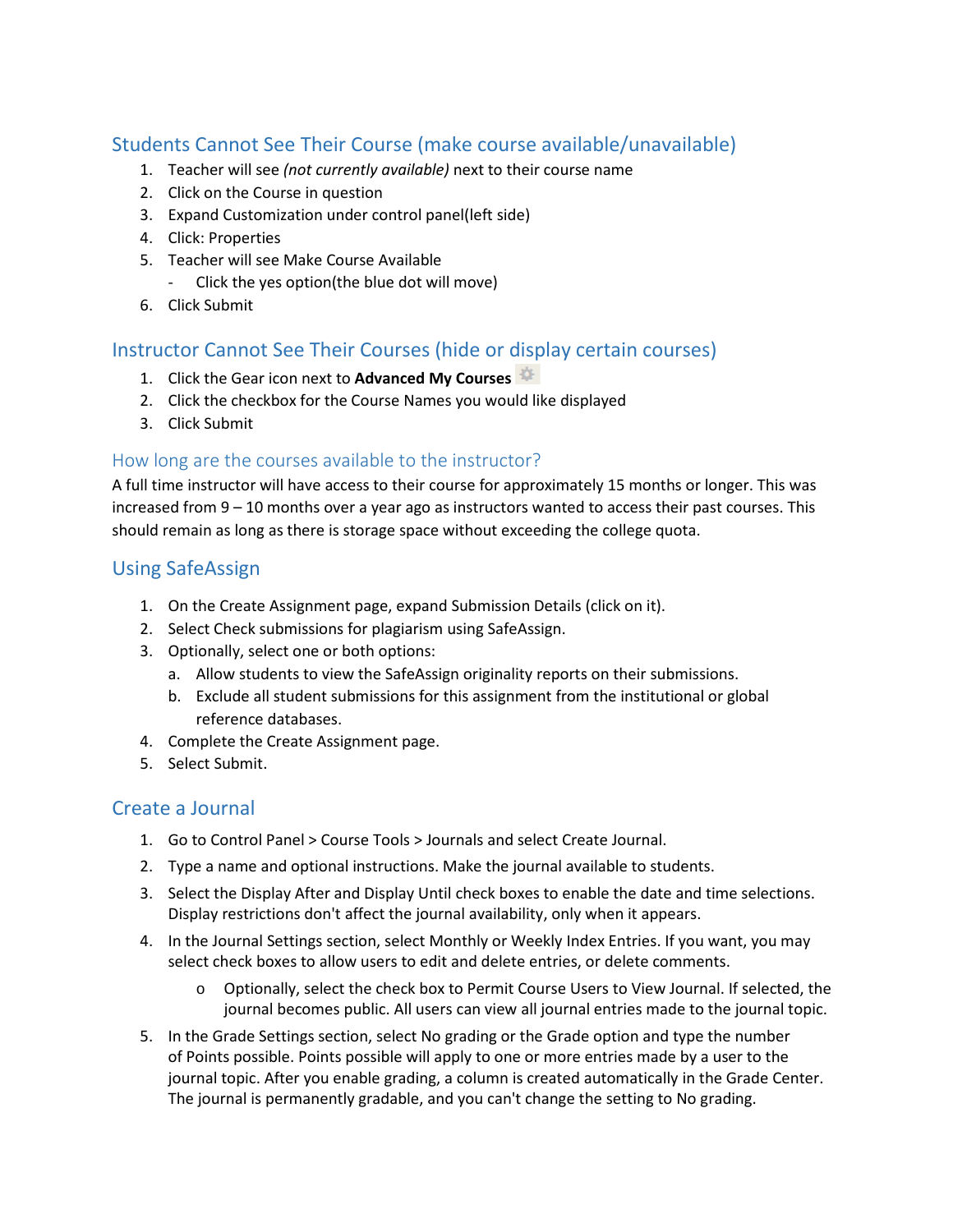#### [More on grading journal entries](https://help.blackboard.com/Learn/Instructor/Interact/Journals/Grade_Journals)

- 6. If you want, select the check box for Show participants in needs grading status and select the number of entries required. If you apply this setting, the Needs Grading icon will show in the Grade Center. The entries will appear in the queue on the Needs Grading page after student activity meets this threshold.
- 7. [Add a rubric](https://help.blackboard.com/Learn/Instructor/Grade/Rubrics) if you want.
- 8. Select Submit.

#### Import a test, survey, or pool

- 1. On the Control Panel, expand the Course Tools section and select Tests, Surveys, and Pools.
- 2. On the Tests, Surveys, and Pools page, select the item you want to import, such as Pools.
- 3. Select Import.
- 4. On the Import page, browse for the file from your computer or your course's file repository: Course Files or the Content Collection.
- 5. Select Submit.

#### Export a test, survey, or pool

- 6. Access the menu for a test, survey, or pool and select Export.
- 7. Select OK in the pop-up window to save the file.

#### Create an announcement

- 8. On the Control Panel, go to Course Tools > Announcements.
- 9. Select Create Announcement on the action bar.
- 10. Type a Subject, which appears as the title of the announcement on the Announcements page.
- 11. Type your message.
- 12. In the Web Announcements Options section, choose to restrict the announcement by date or not.
- 13. If you choose Not Date Restricted, the announcement is visible until you remove it.
- 14. If you choose Date Restricted, select the Display After and Display Until check boxes to enable the date and time selections. Provide the date and time restriction settings.
- 15. Select the Email Announcement check box to send students an email containing the announcement. The email is sent to all students, even those who choose not to receive announcement notifications through email. Your institution controls if this option is available.
- 16. Optionally, in the Course Link section, select Browse to link to a course area, tool, or item.
- 17. Links to course content won't appear in the email announcement if you choose to send one.
- 18. Select Submit.

### Copy Files in a Course to your own Computer

- 1. Expand the Content Collection heading, normally found just beneath the Control Panel heading.
- 2. Click the first item under the Content Collection heading which should match the ID of the course.